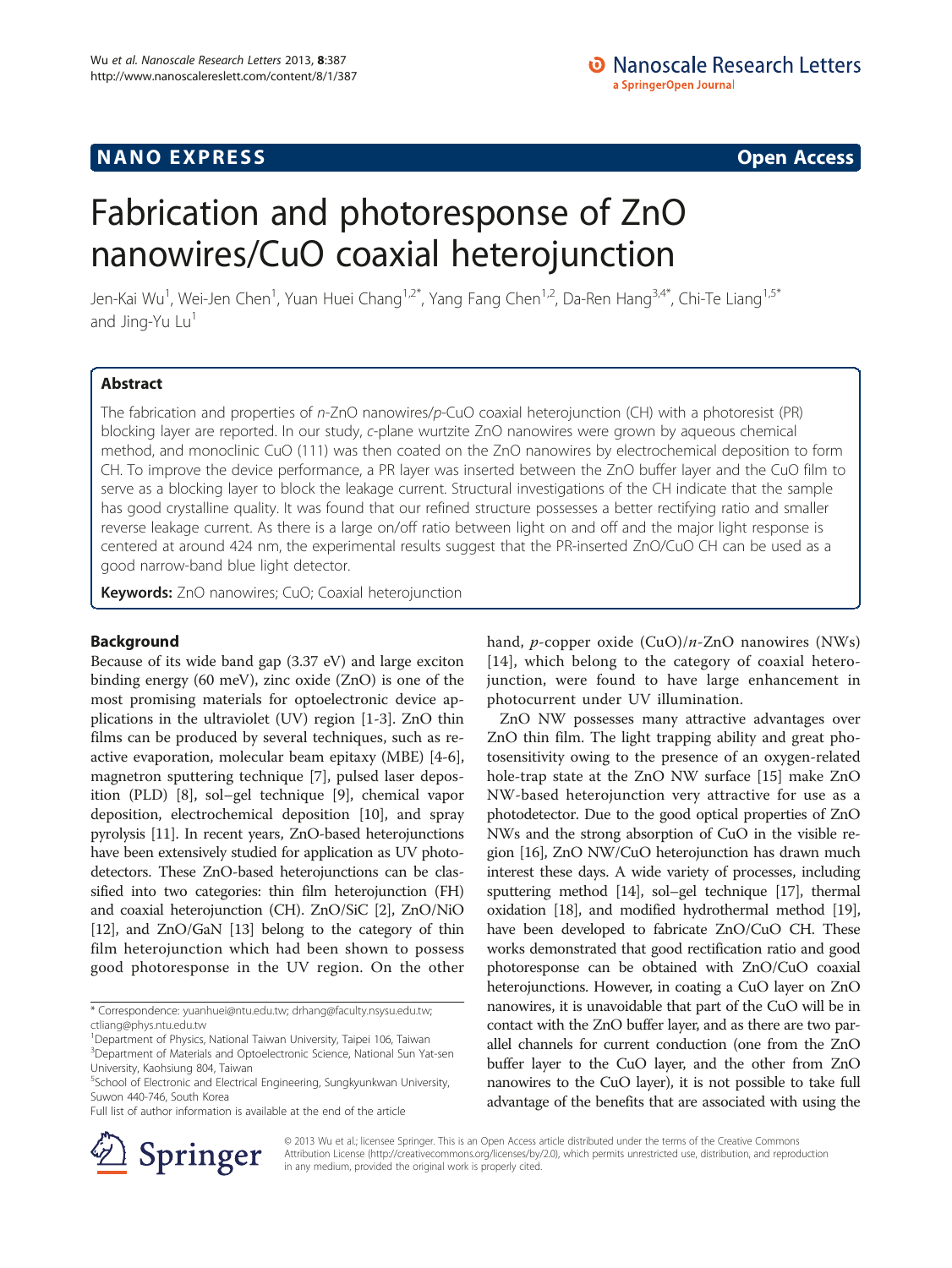<span id="page-1-0"></span>ZnO nanowires in making the photodetector [[14,18,19\]](#page-4-0). In this letter, we report fabrication and characterization of a ZnO nanowire/CuO heterojunction photodetector with a photoresist blocking layer. In our study, the ZnO NWs were grown by hydrothermal method, and the sample was then spin-coated with a photoresist layer before the growth of the CuO layer. Structural investigations of the coaxial heterojunction indicate that the sample has good crystalline quality. It was found that our refined structure possesses a better rectifying ratio and a smaller reverse leakage current which are 110 and 12.6 μA, respectively. With the increase of reverse bias from 1 to 3 V, the responsivity increases from 0.4 to 3.5 A  $W^{-1}$  under a 424-nm light illumination.

## Methods

ZnO NW arrays were grown on an indium tin oxide (ITO)-coated glass substrate by aqueous chemical method as reported in [\[20](#page-4-0)]. The reaction solution was 0.05 M Zn  $(NO<sub>3</sub>)<sub>2</sub> \cdot 6H<sub>2</sub>O$  mixed with 0.05 M  $C<sub>6</sub>H<sub>12</sub>N<sub>4</sub>$ . The growth temperature and time are 90°C and 2 h, respectively. After the growth, the sample was baked at 100°C for complete dryness. In order to provide electrical blocking between the ZnO buffer layer and the CuO film, a layer of photoresist (DSAM) was spin-coated on ZnO NW arrays as a blocking layer. To remove the PR on top of the ZnO NWs, acetone was dropped onto the sample while it is spinning in a spin coater. With this method, the upper part of the nanowires is not covered by the PR but the bottom part of the nanowires and the ZnO buffer layer are still coated with PR, thus ensuring that the CuO layer which will be grown later will not be in contact with the ZnO buffer layer. Copper was then coated on ZnO NWs by ECD and was then annealed at 400°C for 2 h with the oxygen flow offset at 20 sccm [\[17\]](#page-4-0). Finally, a 100-nm silver layer was deposited onto the CuO layer by thermal evaporation to serve as an ohmic contact for electrical measurements. The morphology of ZnO/CuO was examined using a HITACHI S-2400 scanning electron miscroscope (SEM; Chiyoda-ku, Japan). The crystal structure was examined using a transmission electron microscope (TEM; Philips Tecnai G2 F20 FEG-TEM) located at the Department of Physics, National Taiwan University, and by X-ray diffraction (PANalytical X'Pert PRO, Almelo, The Netherlands). Optical transmission spectra were measured using a JASCO V-570 UV/VIS/NIR spectrophotometer (Easton, MD, USA). Xenon arc lamp (LHX150 08002, Glasgow, UK) and iHR-320 monochromator (HORIBA Scientific, Albany, NY, USA ) were used in the photoresponse measurement, and the current–voltage (I-V) curves were measured using Keithley 236 and 4200- SCS (Cleveland, OH, USA).

#### Results and discussion

The inset in Figure 1 shows the schematic of the sample structure and the measurement setup for the I-V



5

measurement of the ZnO-CuO heterojunction. Figure 1 depicts the I-V curves of the ZnO/CuO heterojunction without PR and with PR as an insulating layer. We can see quite clearly in this figure that both devices have a characteristic  $p$ -n junction rectifying behavior. We can notice in this figure that the reverse bias leakage current in the ZnO/CuO heterojunction without PR is quite large (0.45 mA at −3 V). On the other hand, the leakage current is greatly suppressed for the sample with PR inserted in ZnO/CuO CH. In addition, we also find that at a bias of 3 V, the rectifying ratio of the former and the latter is 8 and 110, respectively. Thus, the ZnO/CuO CH with PR shows a better rectifying ratio compared with the ZnO/ CuO heterojunction without PR. The results demonstrate clearly that adding a PR blocking layer can reduce the reverse leakage current and improve the rectifying ratio.

Figure [2a](#page-2-0) shows SEM images of the cross-sectional view of ZnO NW arrays. We can see in this figure that ZnO NWs were grown perpendicularly to the ITO substrate. The bottom-left inset in this figure is the image of the tilt view of ZnO NW arrays, and the top-right inset is the image of the ZnO NWs with PR on top being removed by acetone. We note from the top-right inset that about 200-nm-long ZnO on top of ZnO NWs was not covered by PR. Figure [2b](#page-2-0) is the image taken after the CuO layer was deposited. For TEM measurement, the sample was put in absolute alcohol and was then vibrated ultrasonically. Subsequently, the solution was dropped onto copper grids with carbon film. The TEM image of ZnO/CuO CH shown in Figure [2](#page-2-0)c indicates that the diameter of the ZnO NW and the thickness of the CuO layer are about 120 and 30 nm, respectively. A fast Fourier transform (FFT) pattern obtained from the square region marked in Figure [2](#page-2-0)c indicates two lattice planes.

ZnO/CuO without PR ZnO/CuO with PR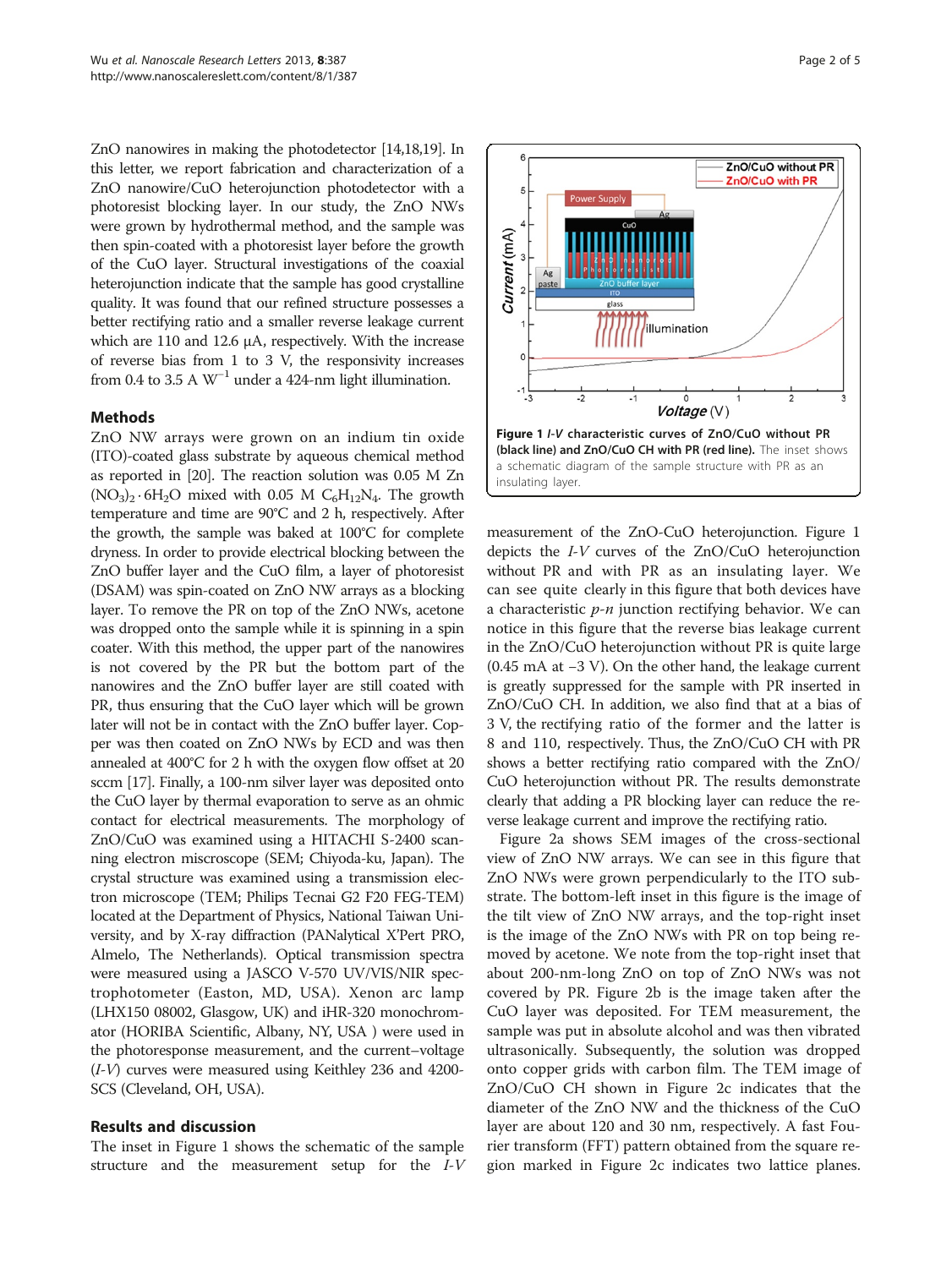<span id="page-2-0"></span>

The FFT analysis shows that the d-spacing calculated from the electron diffraction spots are estimated to be around 0.26 and 0.23 nm. Figure 2d shows two groups of parallel fringes with the d-spacing of 0.26 and 0.23 nm which correspond to the (002) plane of wurtzite ZnO and the (111) plane of monoclinic CuO, respectively.

The XRD patterns of ZnO NWs and ZnO/CuO CH are shown in Figure 3. For the ZnO NWs, the peaks at 30.5°, 32.3°, and 34.9° are the diffraction peaks from ITO (222), ZnO (100), and ZnO (002), respectively. Two extra peaks at 35.8° and 39.2° show up for the ZnO/CuO CH structure, corresponding to the diffraction from CuO  $(111)$  and CuO (111), respectively [[16](#page-4-0)-[18](#page-4-0)]. The weak intensities of two CuO peaks indicate that the CuO film is very thin, and it can be seen that there is a small shift of the XRD patterns, which is possibly due to the strain generated by the lattice mismatch. We did not find any peak that corresponds to the diffraction from  $Cu<sub>2</sub>O$  (111) or Cu (111) which would be located at 36.4° and 43.3°, respectively [\[18\]](#page-4-0). The XRD results are consistent with the TEM results that a pure CuO has been grown successfully on top of ZnO NWs.

Transmission and spectral photoresponse of the ZnO-CuO are shown in Figure [4.](#page-3-0) With the light coming from the 'back' of the sample as shown in the inset of Figure [1](#page-1-0),

the ITO/glass substrate acts as a 'low-pass filter' and will allow the light with a wavelength above 350 nm to pass without absorption [\[21\]](#page-4-0). As can be seen in the figure, the transmission spectrum of ZnO/CuO CH (blue line) shows two abrupt drops, one at about 420 nm and the other at about 800 nm, which correspond to the band-

![](_page_2_Figure_6.jpeg)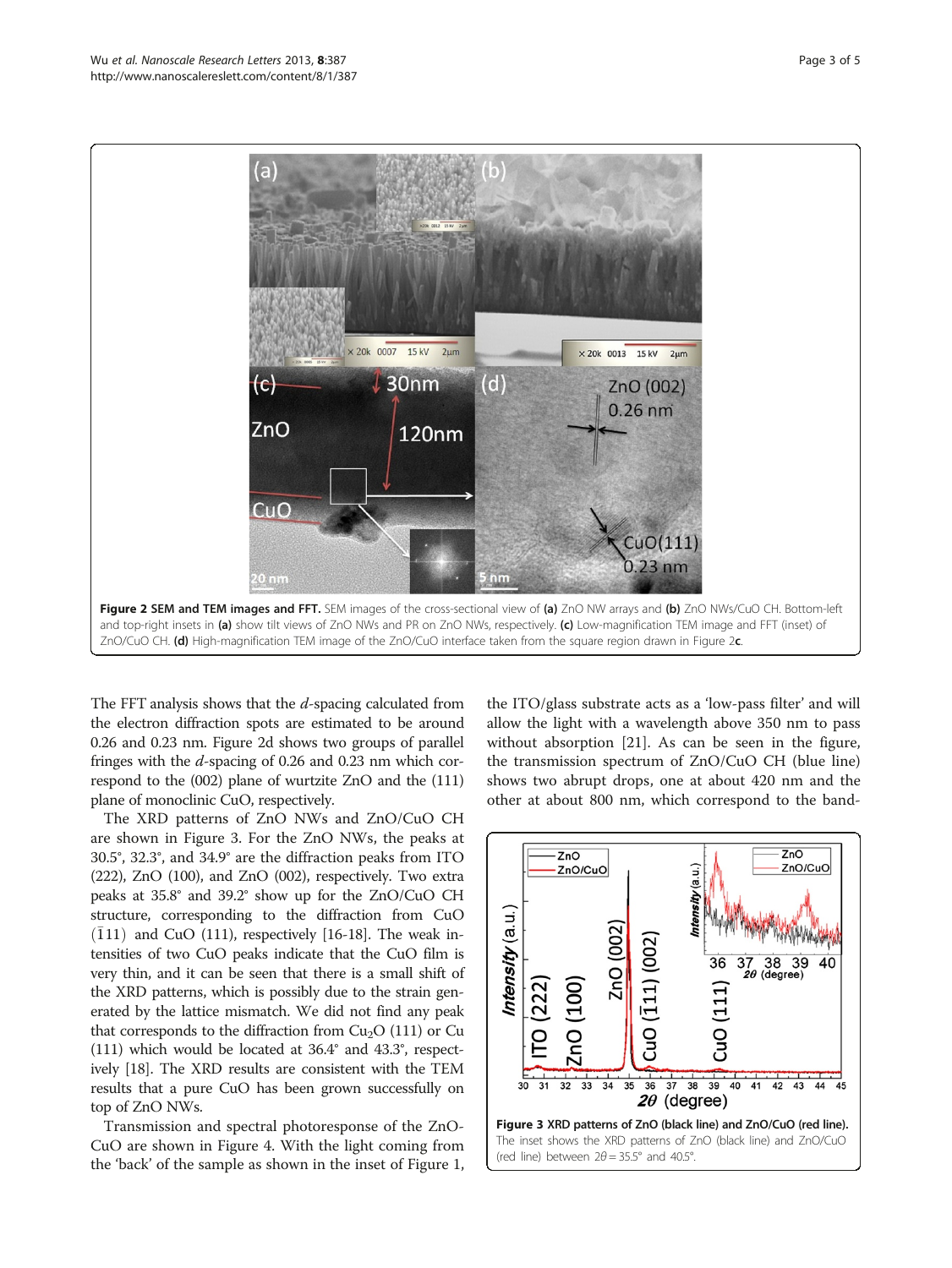<span id="page-3-0"></span>![](_page_3_Figure_2.jpeg)

edge absorption of ZnO and CuO, respectively. Also shown in the figure are the photoresponse spectra of ZnO/CuO CH under different reverse biases. We can identify two features located at 424 and 800 nm in the spectra. The huge response around 424 nm is below the typical band gap of ZnO. It could be due to the narrowing of the band gap of ZnO as a result of tensile stress in the coaxial structure [\[22\]](#page-4-0), which is consistent with our XRD and TEM results. Another response around 800 nm can be attributed to the photoresponse of CuO [[23](#page-4-0)]. It is much smaller than that of the main peak at 424 nm because the CuO film is thin. We note that the optical responsivity of the devices is bias sensitive. The responsivity of the sample at 424 nm increases from 0.4 to 3.5 A  $W^{-1}$  when the reverse bias increases from 1 to 3 V.

The I-V curves of PR-inserted ZnO NWs/CuO with and without light illumination are shown in Figure 5. The inset shows that the I-V curves for the Ag-CuO film (black line) and ITO-ZnO NWs (blue line) are both linear, indicating the contacts are ohmic [[24-26\]](#page-4-0). Hence, the characteristic rectifying behavior is due to the  $ZnO/CuOCH$  *p-n* junction [[26](#page-4-0)]. As can be seen in the figure, the leakage current is 12.6 μA at a reverse bias of −3 V, and it increases to 770 μA under light illumination, which is an increase of about 60 fold. As there is a large on/off ratio and the photoresponse is centered at around 424 nm, the experimental results suggest that the PR-inserted ZnO/CuO CH can be used as a good narrow-band blue light detector [\[27\]](#page-4-0).

## Conclusions

In summary, PR-inserted ZnO nanowires/CuO coaxial heterojunctions were fabricated by a low-cost and simple method. Structural studies demonstrated that the nanostructure has good crystalline quality. Optical and electrical characteristics were studied by transmission spectrum, current–voltage curve, and photoresponse measurements, and it is found that adding a PR blocking layer can effectively reduce the reverse bias leakage current and enhance the rectifying ratio. For our sample, the turn-on voltage is 1.7 V, the rectifying ratio between 3 and −3 V is 110, and the responsivity is 3.5 A  $W^{-1}$  at a reverse bias of 3 V in the visible region. As there is a large on/off ratio between light on and off and the light response is centered at around 424 nm, the experimental results suggest that the PR-inserted ZnO/CuO CH can be used as a good narrowband blue light detector.

![](_page_3_Figure_8.jpeg)